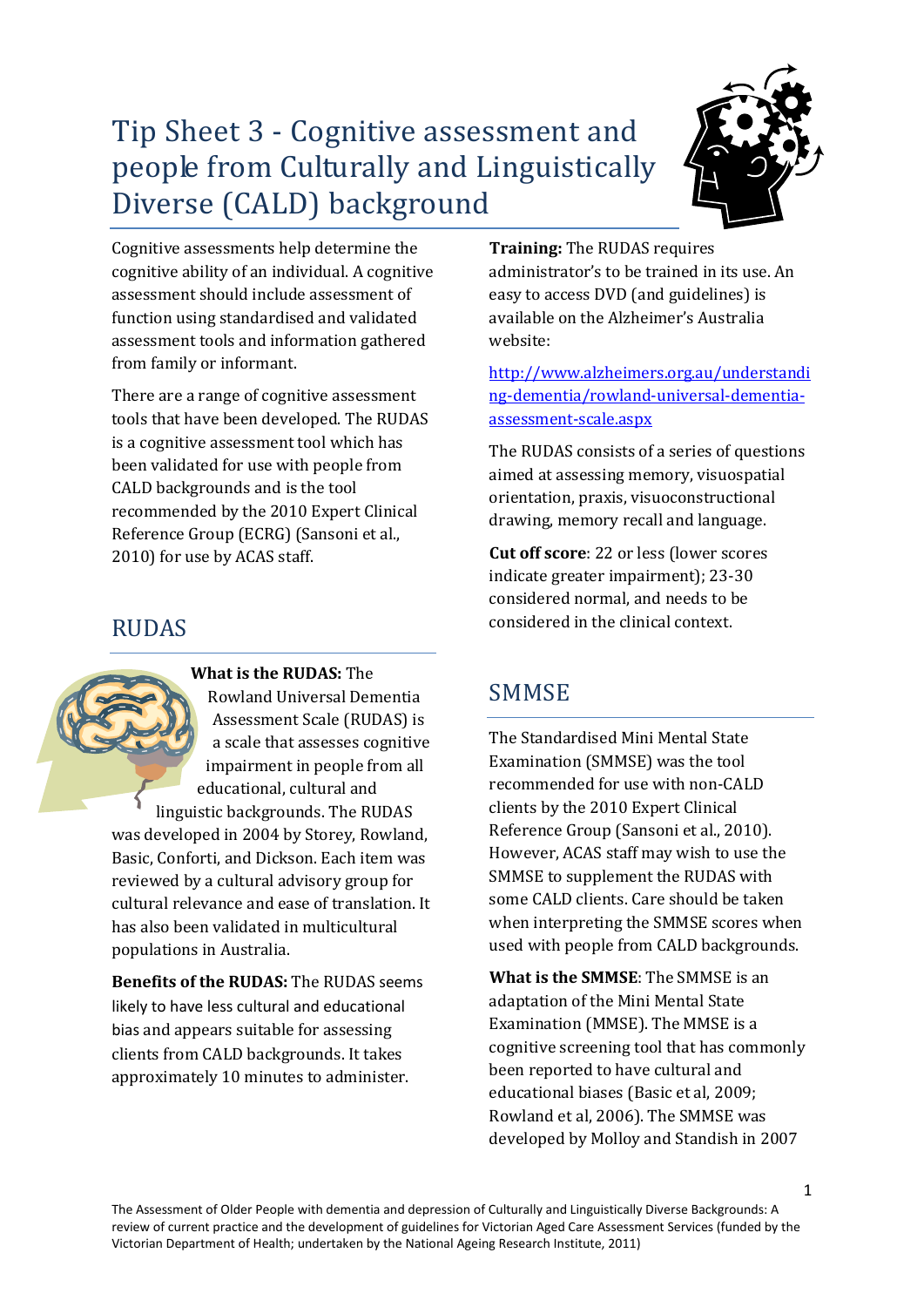to provide a systematic approach to the administration of the MMSE.

**Benefits of the SMMSE:** The SMMSE has detailed instructions with time limits on questions and takes approximately 10 minutes to administer.

**Cut off score:** Lower scores indicate greater impairment (range: 0-30)

Scoring guidelines for assessing cognitive impairment (Vertesi, Lever, & Molley, 2001):

30 = No impairment;

26 – 30 = Considered normal;

- $20 25 =$ Mild:
- 10 19 = Moderate;
- $0 9 =$  Severe.



## Things to be aware of

### **RUDAS:**

Although the RUDAS has consistently been found to be free of cultural and educational bias in multicultural samples in Australia, one study in South India did find education impacted on the RUDAS score.

Sansoni et al (2007) suggest that question 5 (judgement -traffic lights and busy street) may reflect a degree of acculturation to dominant Western and urban based cultures.

### **SMMSE**

Questions most commonly modified in overseas studies to make the MMSE more culturally and linguistically relevant or relevant to those less educated include:

Culture:

- $\bullet$ Repeating "no ifs, ands or buts" (replaced with a more common phrase/tongue twister).
- Orientation to time and place (replaced  $\bullet$ with regional names of places or terminology and accepting traditional calendar systems responses; and season removed or replaced with time of day).
- Accepting regional language differences in responses.

Education:

- Spelling world backward (replaced with  $\bullet$ days of the week backwards).
- Counting backward by 7s (replaced with a subtraction task).
- Writing a sentence (replaced with tell me something about…).

## Translated Tools

### **RUDAS**



The RUDAS seems likely to have less cultural and

educational bias so it is easily interpreted by an interpreter during an assessment. Some translated (written) versions are available but are not validated.

### **SMMSE**

There are no formal translations known of the SMMSE, however the MMSE has similar questions to the SMMSE. The MMSE and its translations are copyrighted by Psychological Assessment Resources (PAR) and can be purchased online [www.parinc.com/.](http://www.parinc.com/)

Some studies which have translated the MMSE and provided psychometric properties are listed in the references below.

The Assessment of Older People with dementia and depression of Culturally and Linguistically Diverse Backgrounds: A review of current practice and the development of guidelines for Victorian Aged Care Assessment Services (funded by the Victorian Department of Health; undertaken by the National Ageing Research Institute, 2011)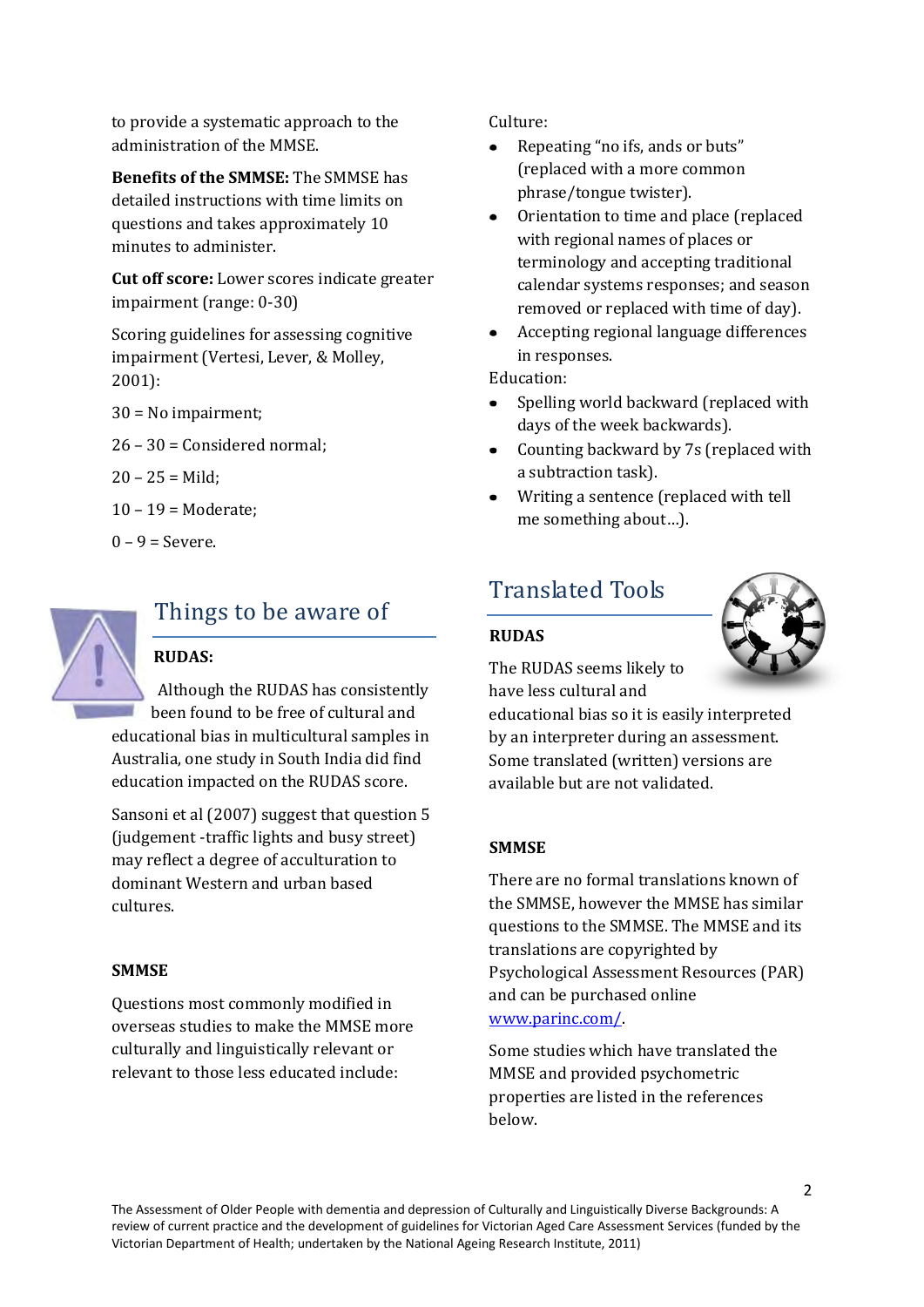## Further Resources and References



### **Cognitive Assessment**

Victorian Transcultural Psychiatry Unit[: www.vtpu.org.au/](http://www.vtpu.org.au/) 

### **References**

- Sansoni, J., Marosszeky, N., Jeon, Y.-H., Chenoweth, L., Hawthorne, G., King M, Budge M, Zapart S, Sansoni E, Senior K, Kenny, P., Low, L. (2007). *Final Report: Dementia Outcomes Measurement Suite Project*. Centre for Health Service Development, University of Wollongong.
- Sansoni, J., Marosszeky, N., Fleming, G., & Sansori, E. (2010). *Selecting Tools for ACAT Assessment: A Report for the Aged Care Assessment Program (ACAP) Expert Clinical Reference Group. Centre for Health Service Development, University of Wollongong. Report for the Aged Care Assessment Program.* Department of Health and Ageing, Canberra.

### **RUDAS**

This Alzheimer's Australia website contains a DVD, administration and scoring guidelines, scoring sheets and translations in Chinese and Italian:

[http://www.alzheimers.org.au/understandi](http://www.alzheimers.org.au/understanding-dementia/rowland-universal-dementia-assessment-scale.aspx) [ng-dementia/rowland-universal-dementia](http://www.alzheimers.org.au/understanding-dementia/rowland-universal-dementia-assessment-scale.aspx)[assessment-scale.aspx](http://www.alzheimers.org.au/understanding-dementia/rowland-universal-dementia-assessment-scale.aspx) 

The RUDAS can also be found on the Dementia Collaborative Research Centre website: [http://www.dementia](http://www.dementia-assessment.com.au/measures.html)[assessment.com.au/measures.html](http://www.dementia-assessment.com.au/measures.html)

### **RUDAS References**

- **RUDAS Reference:** Storey, J., Rowland, J., Basic, D., Conforti, D., & Dickson, H. (2004). The Rowland Universal Dementia Assessment Scale (RUDAS): A multicultural cognitive assessment scale. *International Psychogeriatrics, 16*(1), 13-31.
- Rowland, J.T., Basic, D., Storey, J.E.,  $\bullet$ Conforti, D.A. (2006). The Rowland Universal Dementia Assessment Scale (RUDAS) and the Folstein MMSE in a multicultural cohort of elderly persons. *International Psychogeriatrics, 18,*111- 120.

### **SMMSE**

### International Psychogeriatric Association:

This website contains administration guidelines and a copy of the SMMSE [http://www.ipa](http://www.ipa-online.org/ipaonlinev3/ipaprograms/guidetoaddiagnosis/appendix3.asp)[online.org/ipaonlinev3/ipaprograms/guide](http://www.ipa-online.org/ipaonlinev3/ipaprograms/guidetoaddiagnosis/appendix3.asp) [toaddiagnosis/appendix3.asp](http://www.ipa-online.org/ipaonlinev3/ipaprograms/guidetoaddiagnosis/appendix3.asp)

### Psychological Assessment Resources (PAR):

Permission to use/reproduce the SMMSE and obtain a copy of the guidelines can be obtained by contacting Dr. D William Molloy (Published by New Grange Press)

[www.parinc.com/](http://www.parinc.com/) 

### **SMMSE/MMSE References**

 $\bullet$ **SMMSE Reference:** Molloy, D.W., & Standish, T.I.M. (1997). A guide to the Standardized Mini-Mental State Examination. *International Psychogeriatrics, 9*(Supplement 1), 87- 94.